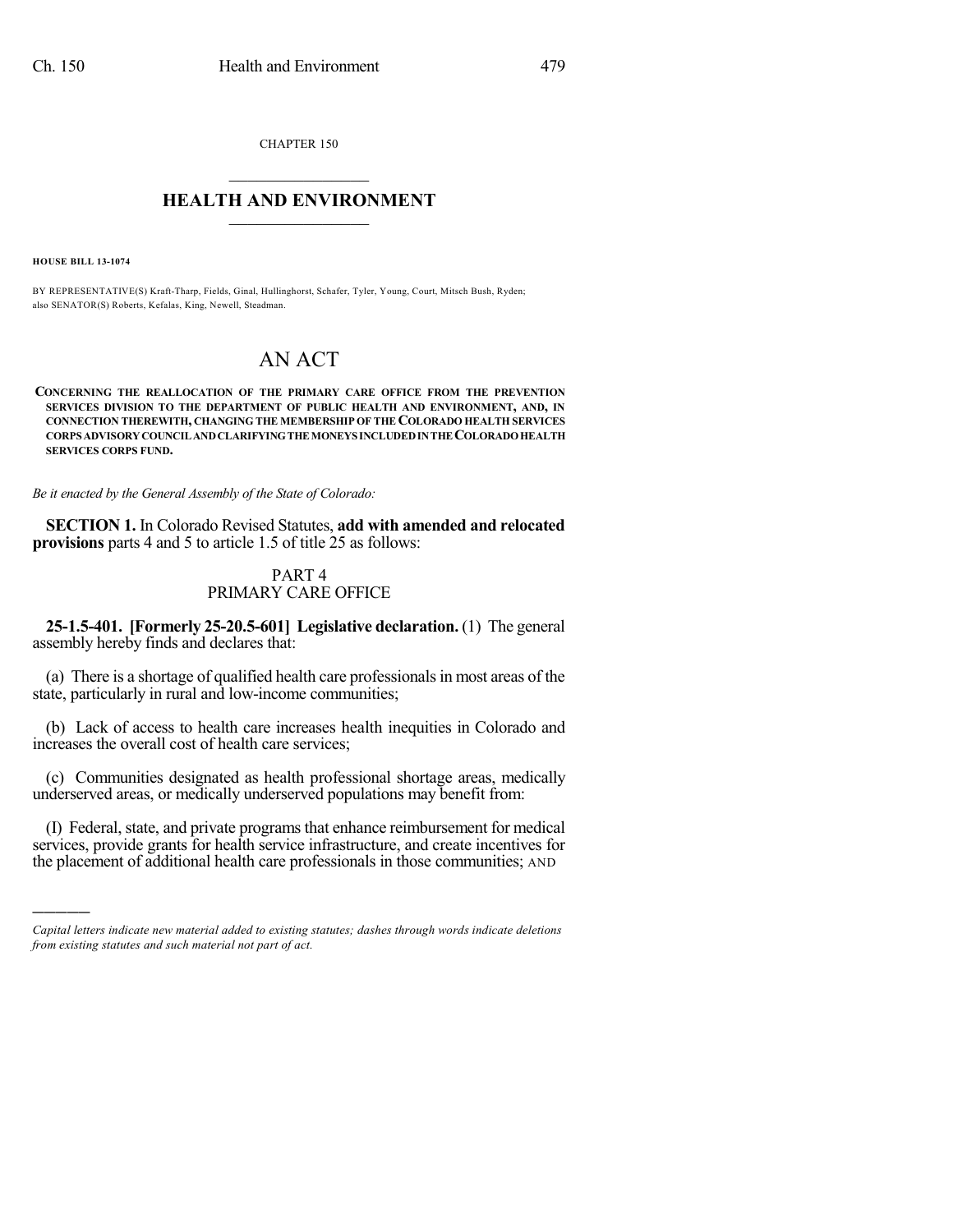$(d)$  (II) Communities designated as health professional shortage areas, medically underserved areas, or medically underserved populations may benefit from The placement of physicians through federal waiver programs such as the national interest waiver program, the Conrad 30 J-1 visa waiver program, and the national health service corps; and

 $(e)$ (d) Assessing the health service needs of the state and coordinating workforce programs to address those needs is an important strategy for increasing access to health services in Colorado.

(2) The general assembly therefore finds that it is in the best interests of the citizens of the state of Colorado to create the primary care office within the department of public health and environment for the purpose of identifying the areas within the state that lack sufficient health care resources and coordinating available resources to maximize medical reimbursements, grants, and placements of health care professionals within those areas.

**25-1.5-402. [Formerly 25-20.5-602] Definitions.**As used in this part 6 4, unless the context otherwise requires:

(1) "Conrad 30 J-1 visa waiver program" means the program established in 8 U.S.C. sec. 1184 (l) (1) (D) (ii), allowing foreign-trained physicians who meet certain criteria to practice in communities designated as medically underserved areas, medically underserved populations, or health professional shortage areas.

(2) "DEPARTMENT" MEANS THE DEPARTMENT OF PUBLIC HEALTH AND ENVIRONMENT, CREATED IN SECTION 25-1-102.

(3) "EXECUTIVE DIRECTOR" MEANS THE EXECUTIVE DIRECTOR OF THE DEPARTMENT.

(2) (4) "Health care professional" means a licensed physician, an advanced practice nurse registered pursuant to section 12-38-111.5, C.R.S., a mental health practitioner, a licensed physician assistant, or any other licensed health care provider for which the federal government authorizes participation in a federally matched state loan repayment program to encourage health care professionals to provide services in underserved communities.

 $(3)$  (5) "Health professional shortage area" shall have HAS the same meaning as provided in 42 U.S.C. sec. 254e.

 $(4)(6)$  "Medically underserved area" means a medically underserved community as defined in 42 U.S.C. sec. 295p.

 $(5)$  (7) "Medically underserved population" shall have HAS the same meaning as provided in 42 U.S.C. sec. 254b.

 $(6)$  (8) "National health service corps" means the program established in 42 U.S.C. sec. 254d.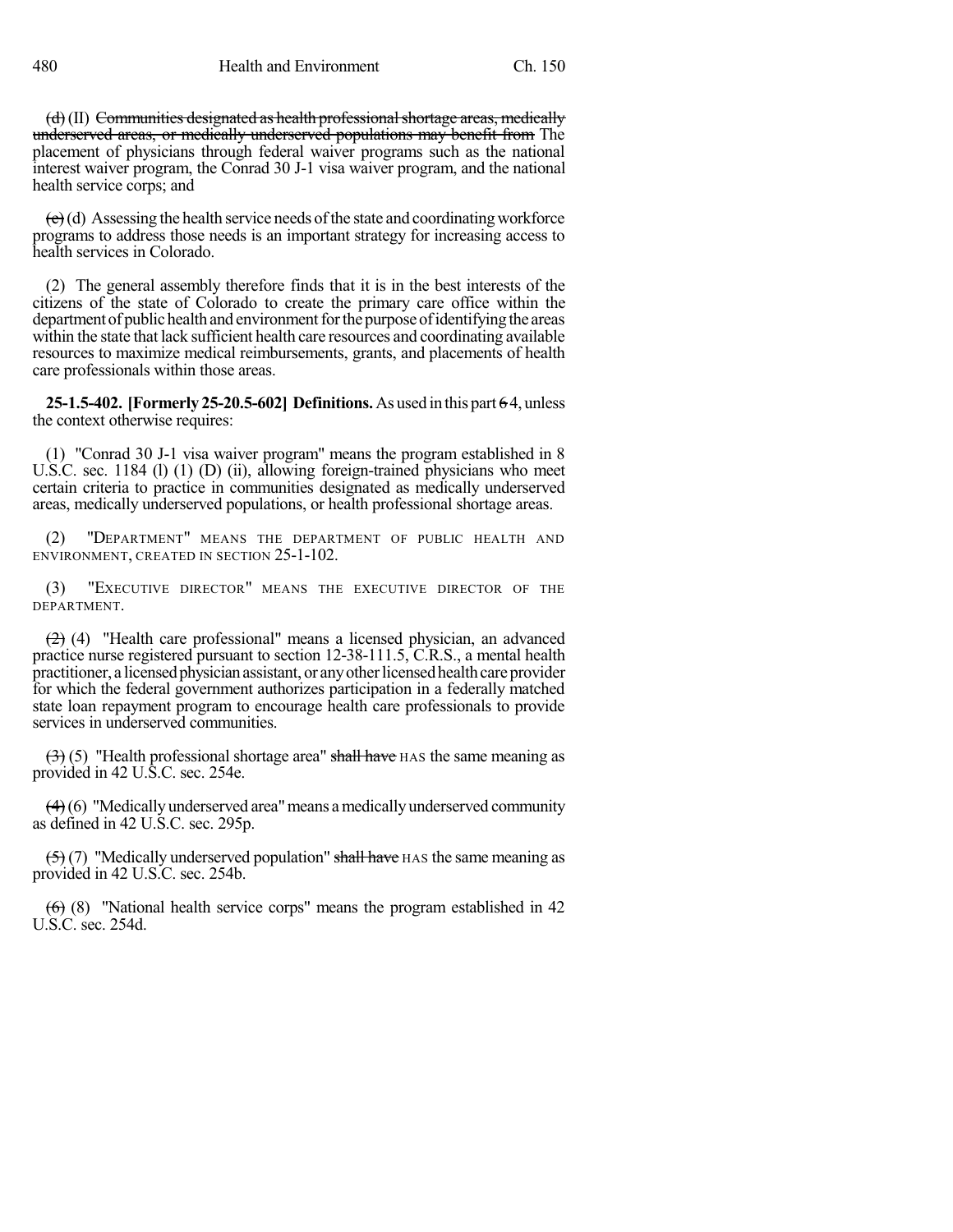$(7)$  (9) "National interest waiver program" means the program established in 8 U.S.C. sec. 1153 (b) (2) (B) (ii) allowing foreign-trained physicians who meet certain criteria to practice in communities designated as medically underserved areas, medically underserved populations, or health professional shortage areas.

 $(8)(10)$  "State board" means the state board of health created in section 25-1-103.

**25-1.5-403. [Formerly 25-20.5-603] Primary care office - creation.**(1) There is hereby created in the prevention services division of the department the primary care office for the purpose of assessing and addressing unmet needs concerning health care professionals, resources, and infrastructure across the state. The executive director of the department, subject to the provisions of section 13 of article XII of the state constitution, shall appoint the director of the primary care office, who shall be IS the head of the office.

(2) The primary care office and the director of the office shall exercise their powers and perform their duties and functions specified in this part 6 4 under the department as if the same were transferred to the department by a **type 2** transfer, assuch transferis defined in the "Administrative Organization Act of 1968", article 1 of title 24, C.R.S.

(3) The primary care office shall include INCLUDES the Colorado health service corps advisory council created in section 25-20.5-704 25-1.5-504.

**25-1.5-404. [Formerly 25-20.5-604] Primary care office - powers and duties - rules.** (1) The primary care office shall have HAS, at a minimum, the following powers and duties:

(a) To assess the health care professional needs of areas throughout the state;

(b) To apply to the United States department of health and human services, when appropriate, for designation of communities in the state as medically underserved areas, medically underserved populations, or health professional shortage areas or as any other designations necessary to participate in a federal program to address health care professional shortages;

To maximize the placement of health care professionals who serve communities designated as medically underserved areas, medically underserved populations, or health professional shortage areas, or any other communities eligible for participation in a federal, state, or private program to address health care professional shortages, for the purpose of qualifying said communities for increased reimbursements, grants, and health care professional placements;

(d) To administer the Colorado health service corps pursuant to the provisions of part 7 5 of this article;

(e) To administer or provide technical assistance to participants in applicable federal programs intended to address health care professional shortages, including the Conrad 30 J-1 visa waiver program, the national interest waiver program, and the national health service corps.The state boardmaypromulgate rules as necessary for the administration of these programs and shall establish by rule application fees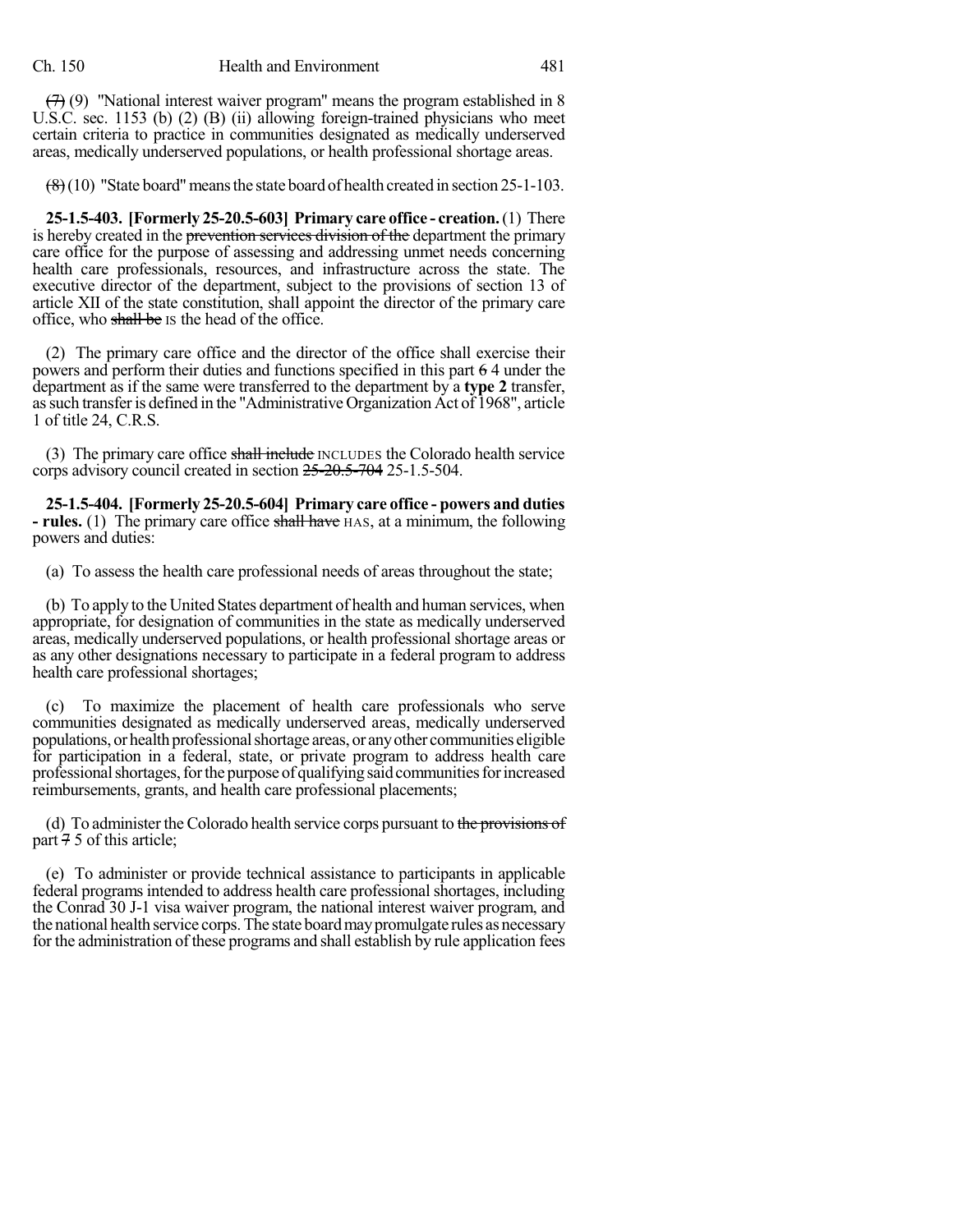fortheConrad 30 J-1 visawaiver programand the national interest waiver program. The primarycare office shall transferthe fee amounts collected to the state treasurer for crediting to the visa waiver program fund established in section 25-20.5-605 25-1.5-405.

(f) To seek and accept public or private gifts, grants, or donationsto apply to the costs incurred in fulfilling the duties specified in this section and otherwise administering the programs within the office; AND

(g) To administer nursing and health care professional faculty loan repayment pursuant to part 7 5 of this article.

**25-1.5-405. [Formerly 25-20.5-605] Visa waiver program fund.** There is hereby created in the state treasury the visa waiver program fund, referred to in this section as the "fund", that shall consist CONSISTS of the application fees collected pursuant to section  $25{\text -}20.5{\text -}604$  (1) (e) 25-1.5-404 (1) (e) and any additional moneys that the general assembly may appropriate to the fund. In addition, for the 2009-10 fiscal year, the fund shall include the moneys transferred to the fund from the AIDS and HIV prevention fund pursuant to section 25-4-1415 (4). The moneys in the fund shall be ARE subject to annual appropriation by the general assembly to the department for the direct and indirect costs incurred by the department in performing its duties under this part 6 4. Any moneys in the fund not expended for the purpose of this part 6 4 may be invested by the state treasurer as provided by law. All interest and income derived from the investment and deposit of moneysin the fund shall be credited to the fund. Any unexpended or unencumbered moneys remaining in the fund at the end of a fiscal year shall remain in the fund and shall not be credited or transferred to the general fund or another fund.

### PART 5 STATE HEALTH CARE PROFESSIONAL LOAN REPAYMENT PROGRAM

**25-1.5-501. [Formerly 25-20.5-701] Legislative declaration.** (1) The general assembly hereby finds that there are areas of Colorado that suffer from a lack of health care professionals to serve, and a lack of nursing or other health care professional faculty to train health care professionals to meet, the medical needs of communities. The general assembly further finds that the state needs to implement incentives to encourage health care professionals to practice in these underserved areas and to encourage nursing faculty and other health care professional faculty to teach these health care professionals.

(2) It is therefore the intent of the general assembly in enacting this part  $75$  to create a state health service corps program that uses state moneys, federal moneys, when permissible, and contributions from communities and private sources to help repay the outstanding education loans that many health care professionals, nursing faculty, and health care professional faculty hold. In exchange for repayment of loans incurred for the purpose of obtaining education in their chosen health care professions, the health care professionals will commit to provide health care services in communities with underserved health care needs throughout the state, and the nursing and health care professional faculty will commit to providing a specified period of service in a qualified faculty position.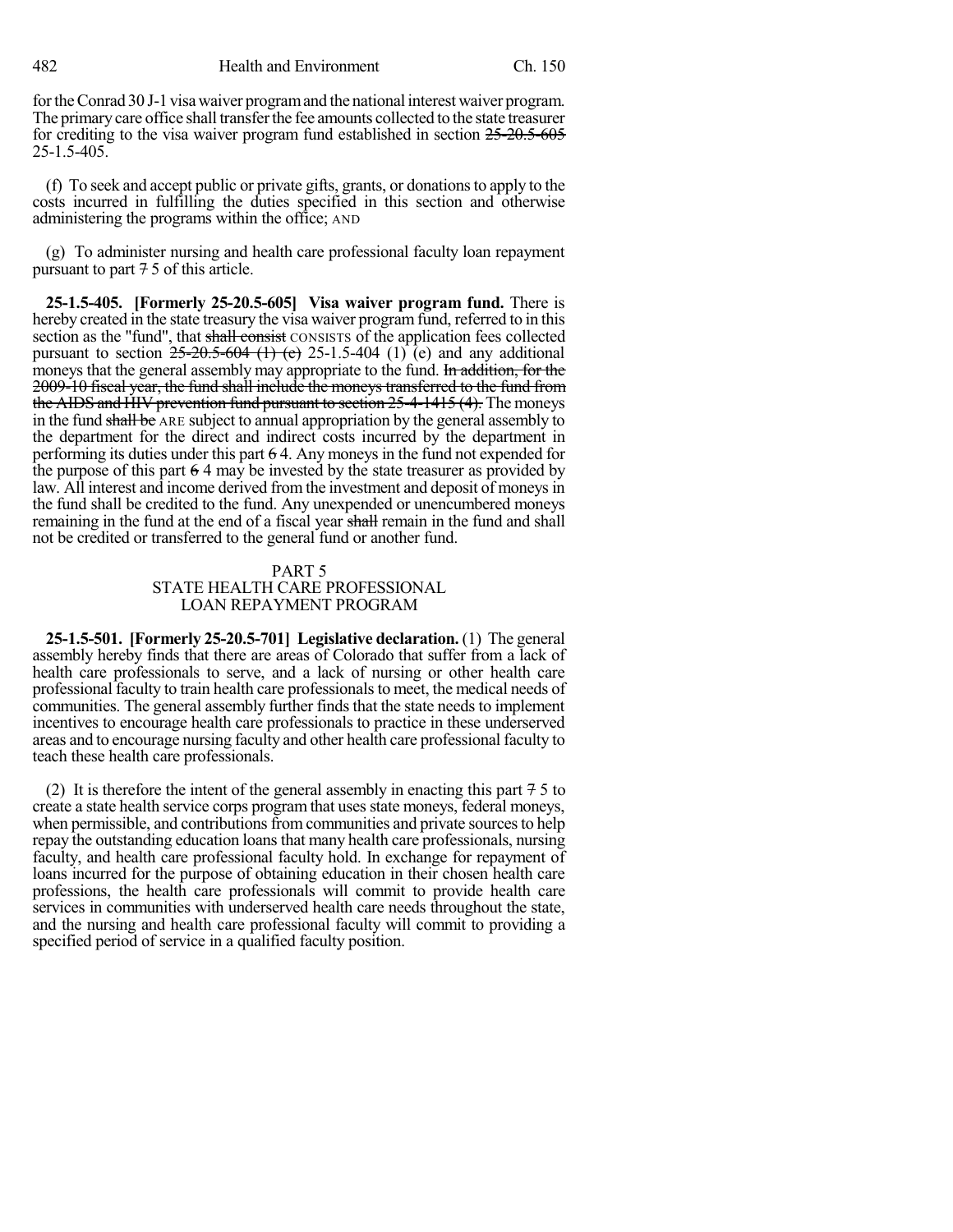**25-1.5-502. [Formerly 25-20.5-702] Definitions.** As used in this part 7 5, unless the context otherwise requires:

(1) "Advisorycouncil"meanstheColorado health service corps advisorycouncil created pursuant to section  $25-20.5-704$  25-1.5-504.

(1.5) (2) "Colorado health service corps" means the loan repayment program created and operated pursuant to this part  $\frac{7}{7}$  5.

 $(1.7)$  (3) "Colorado health service corps fund" or "fund" means the Colorado health service corps fund created in section 25-20.5-706 25-1.5-506.

 $(2)$  (4) "Federally designated health professional shortage area" means a health professional shortage area as defined in 42 U.S.C. sec. 254e.

(3) (5) "Health care professional" means a licensed physician, an advanced practice nurse registered pursuant to section 12-38-111.5, C.R.S., a mental health practitioner, a licensed physician assistant, or any other licensed health care provider for which the federal government authorizes participation in a federally matched state loan repayment program to encourage health care professionals to provide services in underserved communities.

 $(3.5)$  (6) "Health care professional faculty member" means a person who has an advanced degree in a health care professional field and is employed in a qualified faculty position.

(4) and (5) (Deleted by amendment, L. 2010, (HB 10-1138), ch. 142, p. 479, § 2, effective July  $1, 2010$ .)

 $(6)$  (7) "National health service corps program" means the program established in 42 U.S.C. sec. 254d.

 $(6.5)(8)$  "Nursing faculty member" means a person who has an advanced degree in nursing and is employed in a qualified faculty position.

 $(7)$  (9) "Primary care office" means the primary care office created pursuant to part 6 4 of this article.

(8) (10) "Primary health services" means health services regarding family medicine, general practice, general internal medicine, pediatrics, general obstetrics and gynecology, oral health, or mental health that are provided by health care professionals.

 $(9)$  (11) "Qualified faculty position" means a part-time or full-time teaching position at an educational institution with accredited nursing or health care professional training programs, which position requires an advanced degree that meets national accreditation standards and is approved by the primary care office.

**25-1.5-503. [Formerly25-20.5-703] Coloradohealthservice corps-program - creation - conditions.** (1) (a) (I)  $(A)$  Beginning July 1, 2009, the primary care office shall maintain and administer, subject to available appropriations, the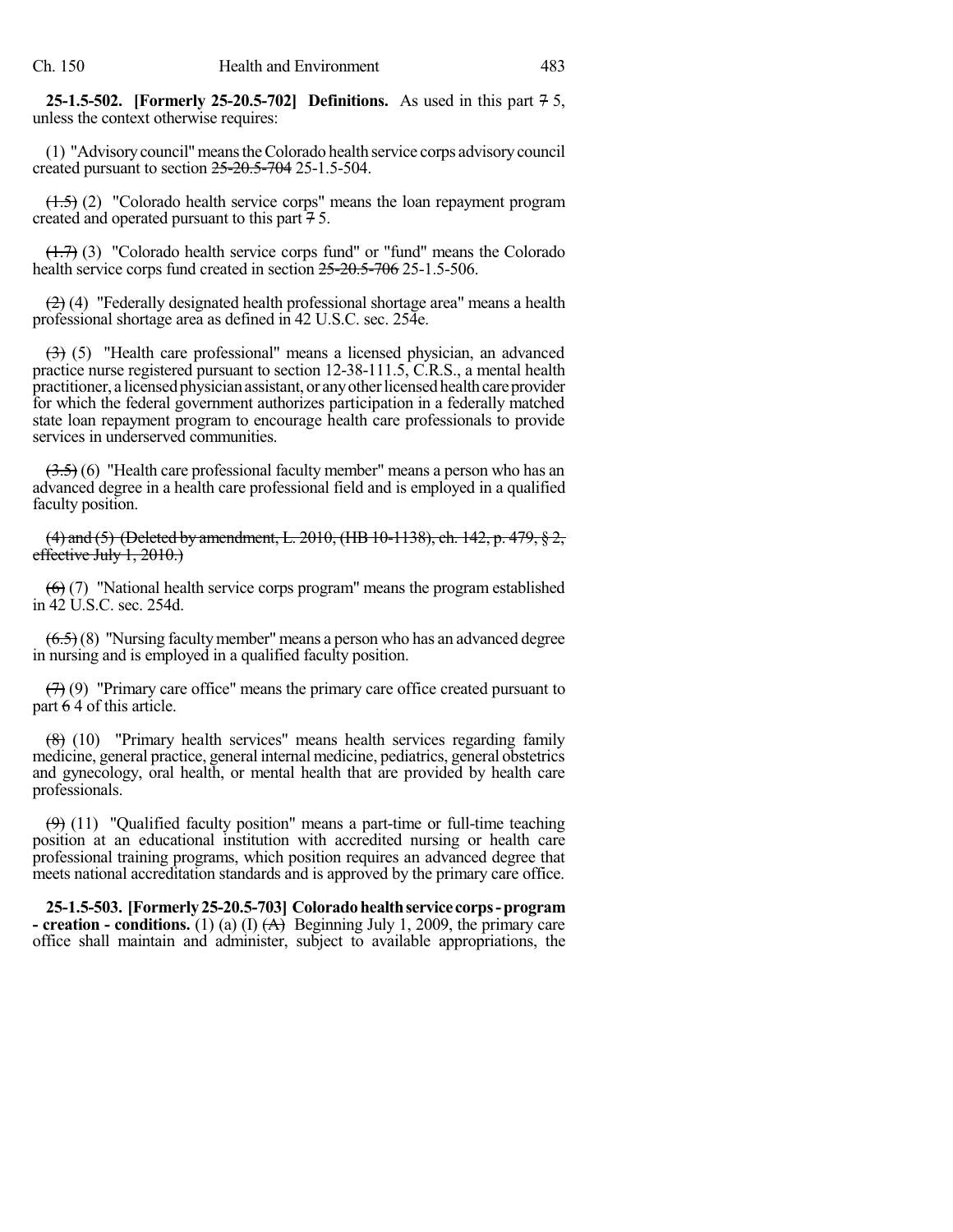484 Health and Environment Ch. 150

Colorado health service corps. Subject to available appropriations, the Colorado health service corps shall provide loan repayment for certain eligible health care professionals who provide primary health services. Beginning July 1, 2011, the Colorado health service corps shall also provide loan repayment for certain eligible nursing faculty or health care professional faculty members in qualified faculty positions.

(B) All contracts entered into by or on behalf of collegeinvest pursuant to part 2 of article 3.6 of title 23, C.R.S., as it existed prior to June 2, 2009, or the primary care office on behalf of the state health care professional loan repayment program pursuant to this part 7, as it existed prior to July 1, 2010, are hereby validated as obligations ofthe primarycare office onbehalf oftheColoradohealthservice corps.

(II) Under the Colorado health service corps, subject to the limitationsspecified in subsection (2) of this section, upon entering into a loan contract, the state may either:

(A) Make payments on the education loans of the health care professional, nursing faculty member, or health care professional faculty member; or

(B) Agree to make an advance payment in a lump sum of all or part of the principal, interest, and related expenses of the education loans of health care professionals, nursing faculty members, or health care professional faculty members, subject to the limitations specified in subsection (2) of this section.

(III) In consideration forreceiving repayment of all or part of his or her education loan, the health care professional shall agree to provide primary health services in federally designated health professional shortage areas in Colorado.

(IV) In consideration forreceiving repayment of all or part of his or her education loan, the nursing or other health care professional faculty member shall MUST agree to serve two or more consecutive academic years in a qualified faculty position.

(b) Repayment of loans under the Colorado health service corps may be made using moneys in the Colorado health service corps fund. The primary care office is authorized to receive and expend gifts, grants, and donations or moneys appropriated by the general assembly for the purpose of implementing the Colorado health service corps. In administering the Colorado health service corps, the primary care office shall collaborate with the university of Colorado health sciences center and other appropriate partners as needed to maximize the federal moneys available to the state for state loan repayment programs through the federal department of health and human services. The selection of health care professionals, nursing faculty members, and health care professional faculty members for participation in the Colorado health service corps is exempt from the competitive bidding requirements of the "Procurement Code", articles 101 to 112 of title 24, C.R.S.

(c) Health care professionals practicing in nonprimary care specialties OR PROVIDING NONPRIMARY HEALTH SERVICES shall ARE not be eligible for loan repayments through the Colorado health service corps.

(d) (I) As a condition of receiving a loan repayment through the Colorado health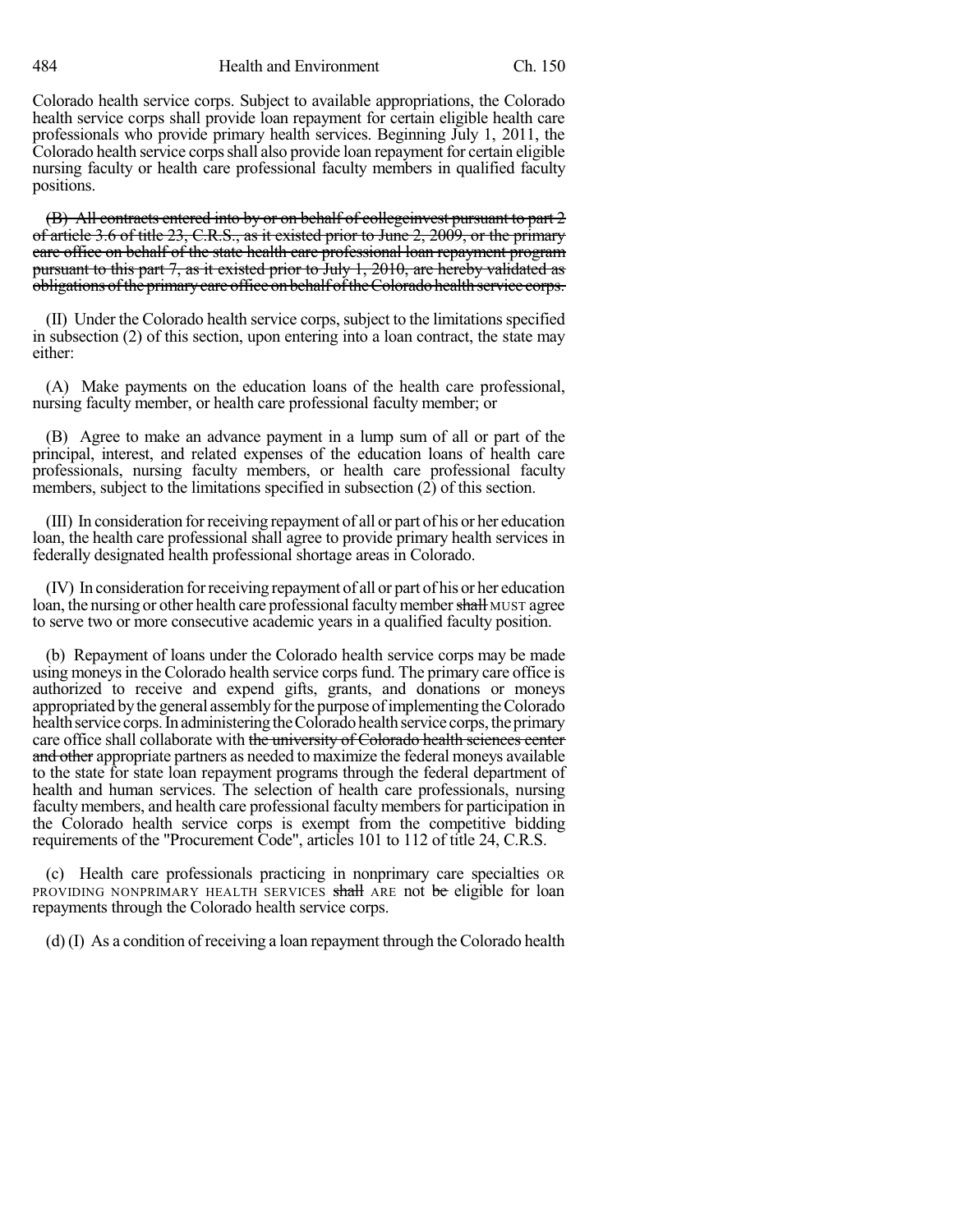#### Ch. 150 Health and Environment 485

service corps, a health care professional shall MUST enter into a contract pursuant to which the health care professional agrees to practice for at least two years in a community that is located in a federally designated health professional shortage area. The health care professional, the primary care office, and the community employer with which the health care professional is practicing shall MUST be parties to the contract.

(II) As a condition of receiving a loan repayment through the Colorado health service corps, a nursing faculty or health care professional faculty member shall MUST enter into a contract pursuant to which he or she agrees to serve at least two consecutive academic years or their equivalent in a qualified faculty position. The nursing faculty or health care professional faculty member, the primary care office, and the educational institution where the qualified faculty position is located shall MUST be parties to the contract.

(2) Subject to available appropriations, the primary care office shall annually select health care professionals, nursing faculty members, and health care professional members from the list provided by the advisory council pursuant to section  $25-20.5-704(6)$  25-1.5-504 (6) to participate in the Colorado health service corps.

 $(2.5)$  (3) The primary care office, after consulting with the advisory council and accredited health care professional training programs in the state, shall develop loan forgiveness criteria for nursing faculty and other health care professional faculty members. In determining whether to forgive the loan of a faculty member, the primary care office shall consider the following criteria:

(a) The faculty positions available at the educational institution at which the health care professional works;

(b) Documented recruiting efforts by the educational institution;

(c) The attributes of the educational or training program that are designed with the intent to address known shortages of health care professionals in Colorado;

(d) The type of programs offered at the educational institution, including associate, bachelor's, master's, or doctoral degrees in the health care professions, and the need for those programs in the state.

 $(2.7)$  (4) In soliciting private grants to fund FACULTY loan repayments, the primary care office shall give priority to soliciting grants to fund repayments of loans for nursing faculty.

 $(3)$  (5) A health care professional participating in the Colorado health service corps shall not practice with a for-profit private group or solo practice or at a proprietary hospital or clinic.

 $(4)$  (6) A contract for loan repayment entered into pursuant to this part  $7$  shall 5 MUST not include termsthat are more favorable to health care professionalsthan the most favorable terms that the secretary of the federal department of health and human services is authorized to grant under the national health services corps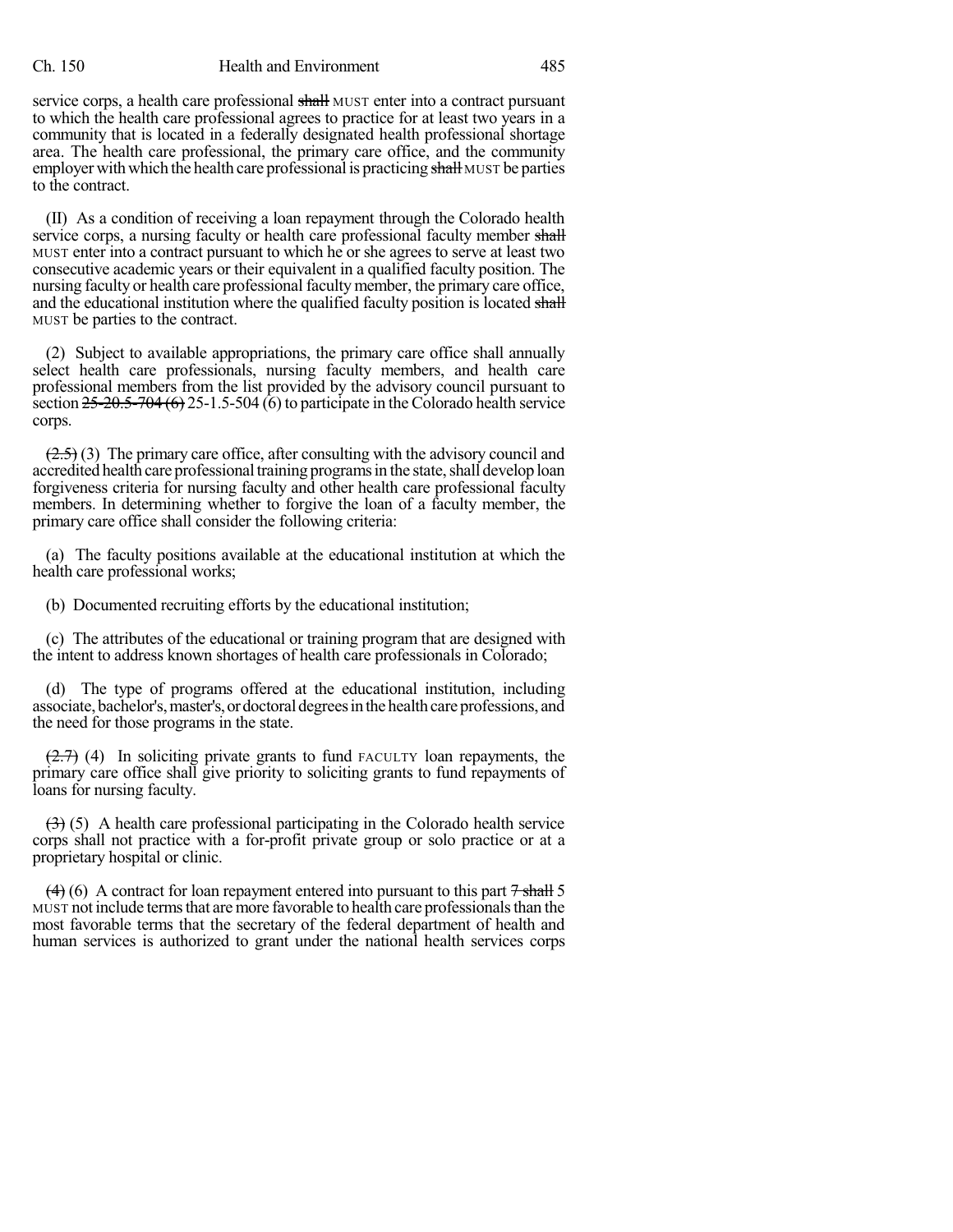486 Health and Environment Ch. 150

program. In addition, each contract shall MUST include penalties for breach of contract that are at least as stringent as those available to the secretary of the federal department of health and human services. In the event of a breach of contract for a loan repayment entered into pursuant to this part  $\frac{3}{7}$ , the primary care office shall be responsible for enforcing ENFORCE the contract and collecting COLLECT any damages or other penalties owed.

(5) (Deleted by amendment, L. 2009, (HB 09-1111), ch. 396, p. 2136, § 2, effective June 2, 2009.)

**25-1.5-504. [Formerly 25-20.5-704] Colorado health service corps advisory council - creation - membership - duties - repeal.** (1) There is hereby created in the primarycare office theColorado health service corps advisorycouncil to review applications for participation in the Colorado health service corps and make recommendations to the primary care office pursuant to section  $25{\text -}20.5{\text -}703$  (2) 25-1.5-503 (2).

(2) The advisory council shall consist CONSISTS of fifteen THIRTEEN members appointed by the governor as provided in this subsection (2). and in subsection  $(3)$ of this section. In appointing members of the advisory council, the governor shall ensure that the advisory council includes

 $(a)$  at least one representative from each of the following organizations:

(I) A public institution of higher education in the state that has experience in administering education loan repayment programs for health care professionals serving in health professional shortage areas;

(II) (Deleted by amendment, L. 2009, (HB 09-1111), ch. 396, p. 2138, § 2, effective June 2, 2009.)

(III) (a) The commission on family medicine created pursuant to part 9 of article 1 of this title;

 $(HV)$  (b) A nonprofit statewide membership organization that provides programs and services to enhance rural health care in Colorado;

 $(\forall \theta)$ (c) A membership organization representing federally qualified health centers in Colorado; and

(VI) (d) A statewide membership organization representing physicians in Colorado; and FOUNDATION THAT FUNDS A HEALTH CARE PROFESSIONAL LOAN FORGIVENESS PROGRAM IN COLORADO;

(e) AN ECONOMIC DEVELOPMENT ORGANIZATION IN COLORADO;

(f) A MEMBERSHIP ORGANIZATION REPRESENTING COMMUNITY BEHAVIORAL HEALTH CARE PROVIDERS;

(g) AN ADVANCED PRACTICE NURSE IN A FACULTY POSITION AT AN EDUCATIONAL INSTITUTION WITH HEALTH CARE PROFESSIONAL PROGRAMS, WHO IS LICENSED TO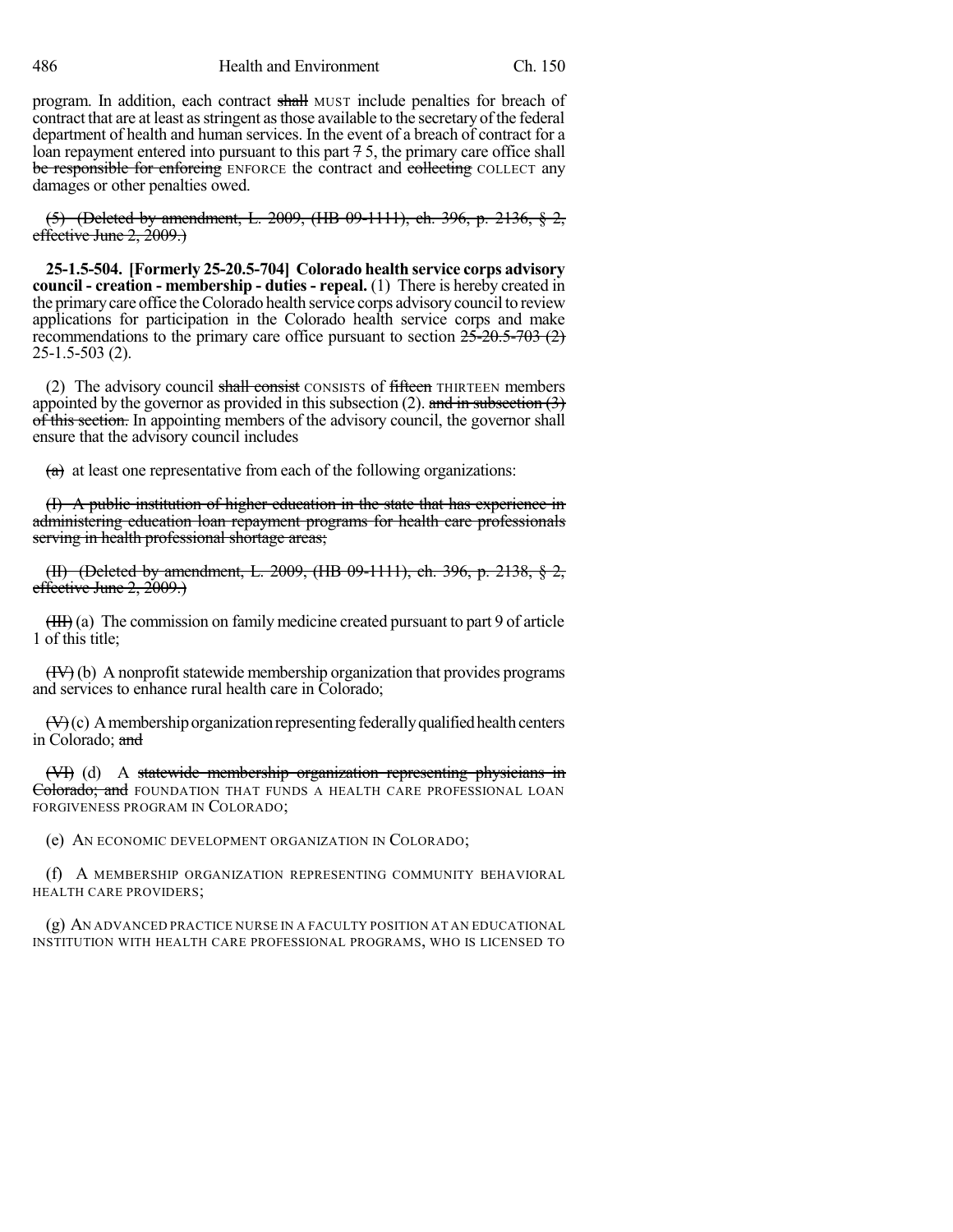PRACTICE IN COLORADO;

(h) A PHYSICIAN WHO HAS EXPERIENCE IN RURAL HEALTH, SAFETY NET CLINICS, OR HEALTH EQUITY;

(i) A NURSE WHO HAS EXPERIENCE IN RURAL HEALTH, SAFETY NET CLINICS, OR HEALTH EQUITY;

(j) A MENTAL HEALTH PROVIDER WHO HAS EXPERIENCE IN RURAL HEALTH, SAFETY NET CLINICS, OR HEALTH EQUITY;

(k) AN ORAL HEALTH PROVIDER WHO HAS EXPERIENCE IN RURAL HEALTH,SAFETY NET CLINICS, OR HEALTH EQUITY;

(l) A PHYSICIAN WHO IS A FACULTY MEMBER OF A MEDICAL SCHOOL IN COLORADO; AND

(m) ACITIZEN REPRESENTATIVE WHO HAS KNOWLEDGE IN RURAL HEALTH,SAFETY NET CLINICS, OR HEALTH EQUITY.

(b) Not more than four persons with expertise in providing health care in health professional shortage areas of the state, including but not limited to a representative from a public institution of higher education in the state that provides health care professional education programs.

 $(3)$  On and after July 1, 2009, in addition to the members specified in subsection  $(2)$  of this section, the governor shall appoint representatives to the advisory council as follows:

(a) A representative of a foundation that funds a health care professional loan forgiveness program in Colorado;

(b) A representative of an economic development organization that operates in Colorado;

 $(c)$  A representative of a behavioral health organization that operates in Colorado;

(c.5) At least two representatives of a professional organization, designated by the department, that represents nurses in Colorado;

(d) At least two advanced practice nurses in faculty positions at no less than two educational institutions with health care professional programs, each of whom is licensed to practice in Colorado;

(d.5) An advanced practice nurse in a faculty position at a two-year educational institution with health care professional programs who is licensed to practice in Colorado;

(e) A representative of a state loan forgiveness program for oral health professionals in Colorado; and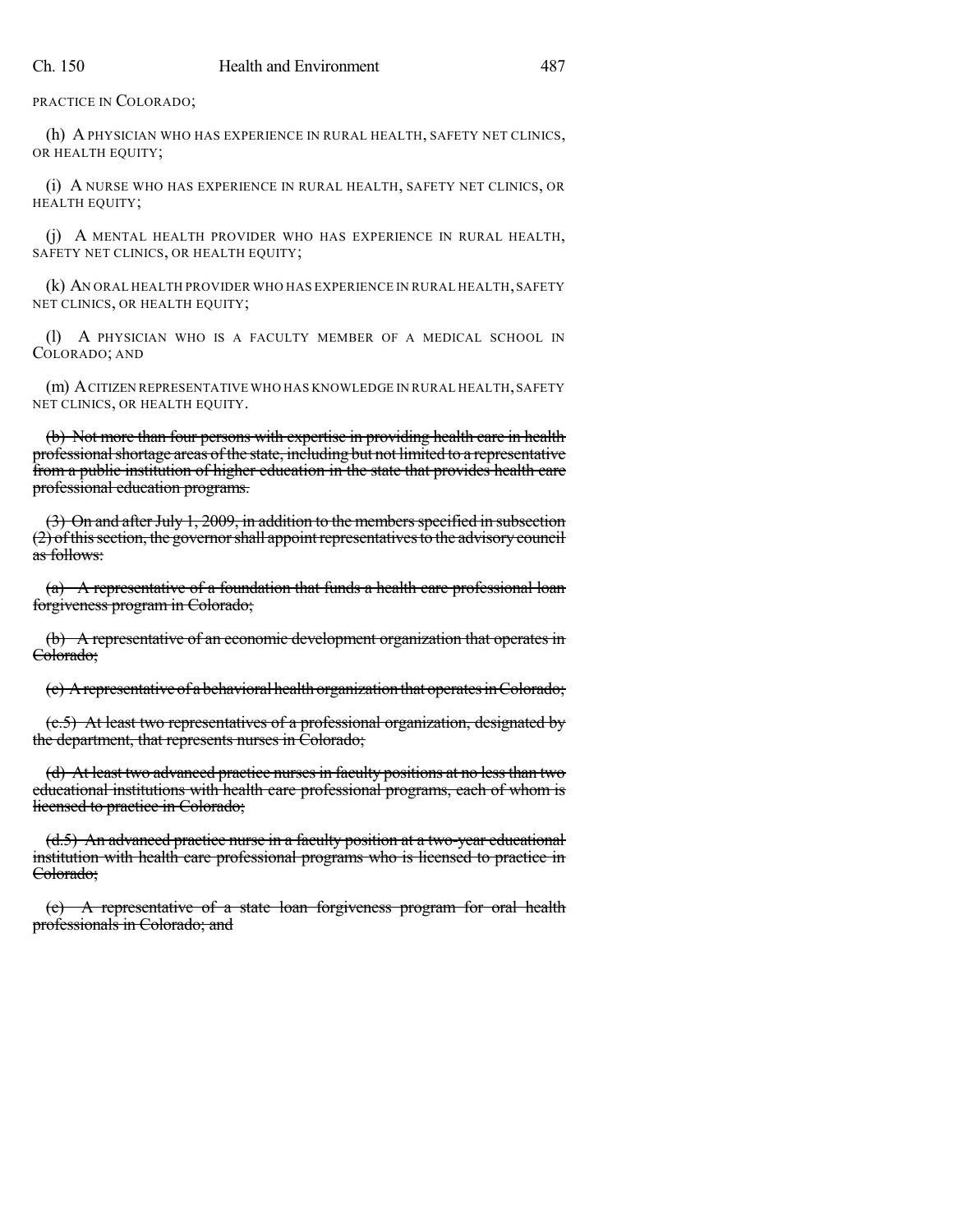(f) An actively practicing primary care physician serving in a rural community in Colorado.

 $(4)$  (3) (a) Members appointed to the advisory council shall MAY serve terms of three years. except that:

(I) Of the members initially appointed to the advisory council pursuant to subsection (2) of this section, the governor shall select three members who shall serve one-year terms and three members who shall serve two-year terms; and

(II) Of the members initially appointed to the advisory council pursuant to subsection  $(3)$  of this section, the governor shall select two members who shall serve one-year terms and two members who shall serve two-year terms.

(b) The governor may appoint the same person to serve as a member of the advisory council for consecutive terms.

(5) (4) (a) Advisory council members shall serve without compensation and without reimbursement for expenses.

(b) The primary care office shall provide staff assistance to the advisory council as necessary for the advisory council to complete the duties specified in this section.

 $(6)$  (5) The advisory council shall review applications received from health care professionals, nursing faculty members, and health care professional faculty members to participate in the Colorado health service corps. Subject to available appropriations and federal requirements concerning eligibility for federal loan repayment matching funds, the advisory council shall annually select health care professionals, nursing faculty members, and health care professional faculty members to participate in the Colorado health service corps and shall forward its list of selected participants to the primary care office.

 $(7)$  (6) (a) This section is repealed, effective July 1, 2017.

(b) Prior to said repeal, the advisory council shall be reviewed as provided for in section 2-3-1203, C.R.S.

**25-1.5-505. [Formerly 25-20.5-705] Advisory council - report.** (1) On or before December 1, 2011, and on or before December 1 every two years thereafter, the advisory council shall submit to the governor, the health and human services committee of the senate, and the health and environment committee of the house of representatives, or any successor committees, a report that includes, at a minimum, the following information:

(a) Identification and a summary of successful loan forgiveness programs for health care professionals and best practices in health care professional loan forgiveness programs across the country;

(b) A description of the programmatic goals of the Colorado health service corps, including the present status of and any barriers to meeting those goals;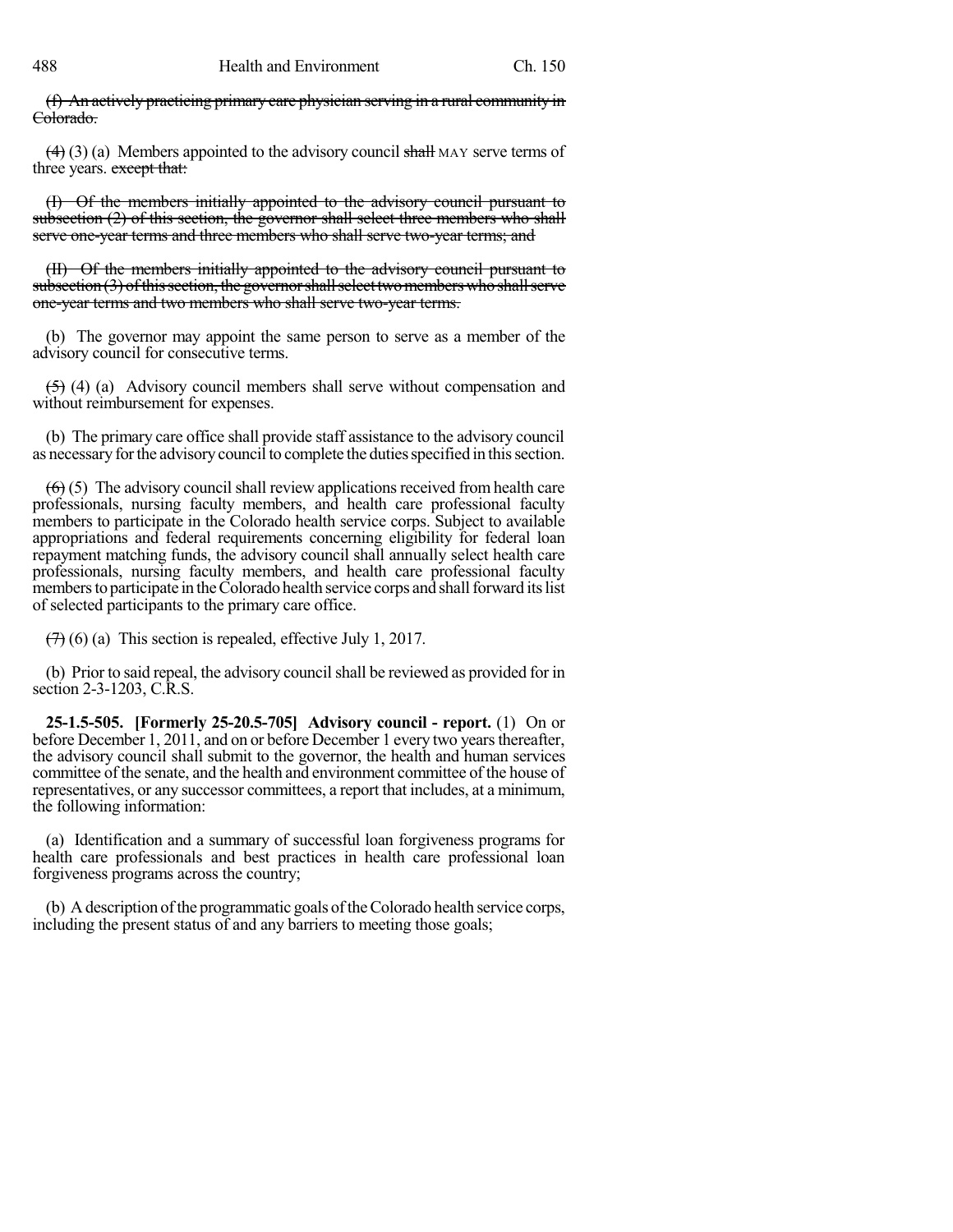(c) Existing efforts and potential future projects to overcome any barriers to meeting the programmatic goals of the Colorado health service corps;

(d) An analysis of the impact of the Colorado health service corps program;

(e) If applicable, results of any surveys conducted of state health professional incentive programs in primary care and any recommendations to individually enhance, improve coordination among, and potentially consolidate existing or potential programs to better address Colorado's primary care workforce issues; and

(f) The number of nursing faculty or other health care professional faculty members who receive moneys from the Colorado health service corps and the number of educational institutions where the recipients teach.

(2) (Deleted by amendment, L. 2010, (HB 10-1138), ch. 142, p. 482, § 5, effective July  $1, 2010$ .

**25-1.5-506. [Formerly 25-20.5-706] Colorado health service corps fund created - acceptance of grants and donations.** (1) The Colorado health service corps fund is hereby created in the state treasury, which fund consists of:

(a) All general fund moneys appropriated by the general assembly for the Colorado health service corps, the first five hundred thousand dollars of which shall be used solely for loan repayments for nursing faculty;

(b) Grants available from the federal department of health and human services for the purpose of operating loan repayment programs DAMAGES AND PENALTIES COLLECTED FROM BREACH OF CONTRACT ACTIONS FOR LOAN REPAYMENT CONTRACTS; AND

(c) For the 2011-12 fiscal year and each fiscal year thereafter, two hundred fifty thousand dollars transferred pursuant to section  $24-75-1104.5$  (1.5)(a)(XI), C.R.S.

#### (d) Contributions from communities; and

(e) (Deleted by amendment, L. 2010, (HB 10-1138), ch. 142, p. 484, § 6, effective July  $1, 2010$ .)

(f) Forthe 2009-10 fiscal year,moneystransferred to the fund fromtheAIDS and HIV prevention fund pursuant to section 25-4-1415 (4).

(2) (a) The moneys in the fund, other than any federal moneys credited to the  $fund$  and the moneys described in paragraph (c) of subsection (1) of this section, are hereby continuously appropriated to the primary care office for the Colorado health service corps. Any moneys in the fund not expended for the purpose of this part  $7$ 5 may be invested by the state treasurer as provided by law. All interest and income derived from the investment and deposit of moneys in the fund shall be credited to the fund. Any unexpended and unencumbered moneys remaining in the fund at the end of a fiscal year shall remain in the fund and shall not be credited or transferred to the general fund or another fund.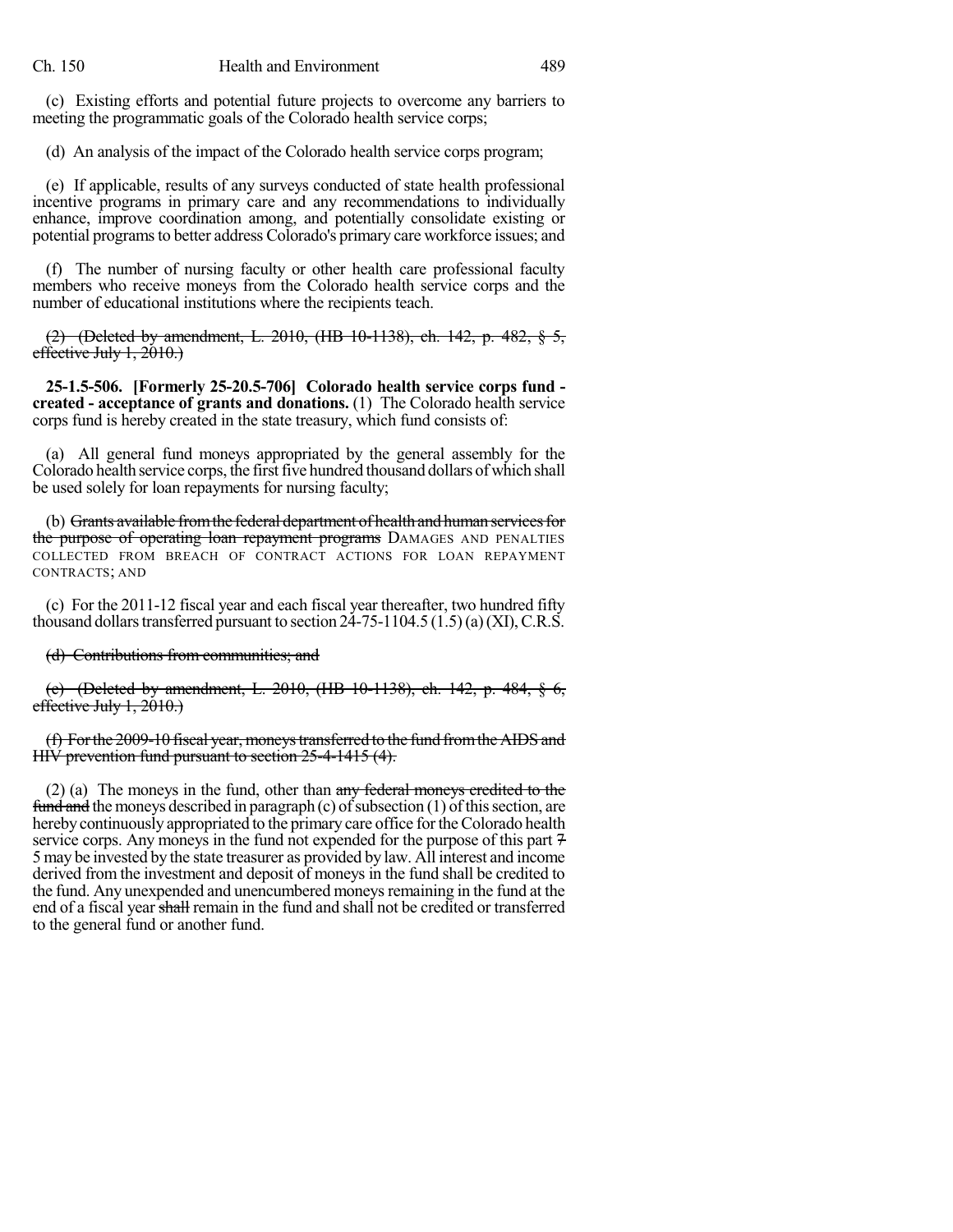(b) The moneys described in paragraph (c) of subsection (1) of this section are subject to annual appropriation by the general assembly to the primary care office for the Colorado health service corps.

(3) The primary care office is authorized to receive contributions, grants, and services from public and private sources to carry out the purposes of this part  $7.5$ .

**SECTION 2.** In Colorado Revised Statutes, 25-4-1415, **repeal** (4) as follows:

**25-4-1415. Cash fund - administration - limitation.** (4) For the 2009-10 fiscal year, the state treasurer shall transfer from the fund:

 $(a)$  To the Colorado health service corps fund created in section 25-20.5-706 the amount of one hundred twenty thousand dollars; and

(b) To the visa waiver program fund created in section 25-20.5-605 the amount of sixty-seven thousand two hundred ninety-four dollars for appropriation by the general assemblyto the primarycare office in the prevention services division ofthe department.

**SECTION 3.** In Colorado Revised Statutes, 2-3-1203, **amend** (3) (dd) (VIII) as follows:

**2-3-1203. Sunset review of advisory committees.**(3)(dd)(VIII) TheColorado health service corps advisory council created pursuant to section  $25{\text -}20.5{\text -}704$ 25-1.5-504, C.R.S.;

**SECTION 4.** In Colorado Revised Statutes, 24-75-1104.5, **amend** (1.5) (a) introductory portion and (1.5) (a) (XI) as follows:

**24-75-1104.5. Use of settlement moneys- programs- repeal.** (1.5) (a) Except as otherwise provided in subsection (5) of this section, for the 2007-08 fiscal year and for each fiscal year thereafter, the following programs, services, and funds shall WILL receive the following specified amounts from the portion of any settlement moneys received and allocated by the state in the current fiscal year that remains after the programs, services, and funds receiving such moneys pursuant to subsection (1) of this section have been fully funded, and the portion of all other settlement moneys received by the state in the preceding fiscal year that remains after the programs, services, and funds receiving such other settlement moneys pursuant to subsection (1) of this section have been fully funded and all overexpenditures and supplemental appropriations allowed for the 2006-07, 2007-08, 2008-09, or 2009-10 fiscal years pursuant to section 24-22-115 (4) have been made:

(XI) For the 2011-12 fiscal year and each fiscal year thereafter, the Colorado health service corps fund created in section  $25{\text -}20{\text -}5{\text -}706$  25-1.5-506, C.R.S., shall receive two hundred fifty thousand dollars.

**SECTION 5.** In Colorado Revised Statutes, 24-1-119, **repeal** (6.3); and **add** (12) as follows: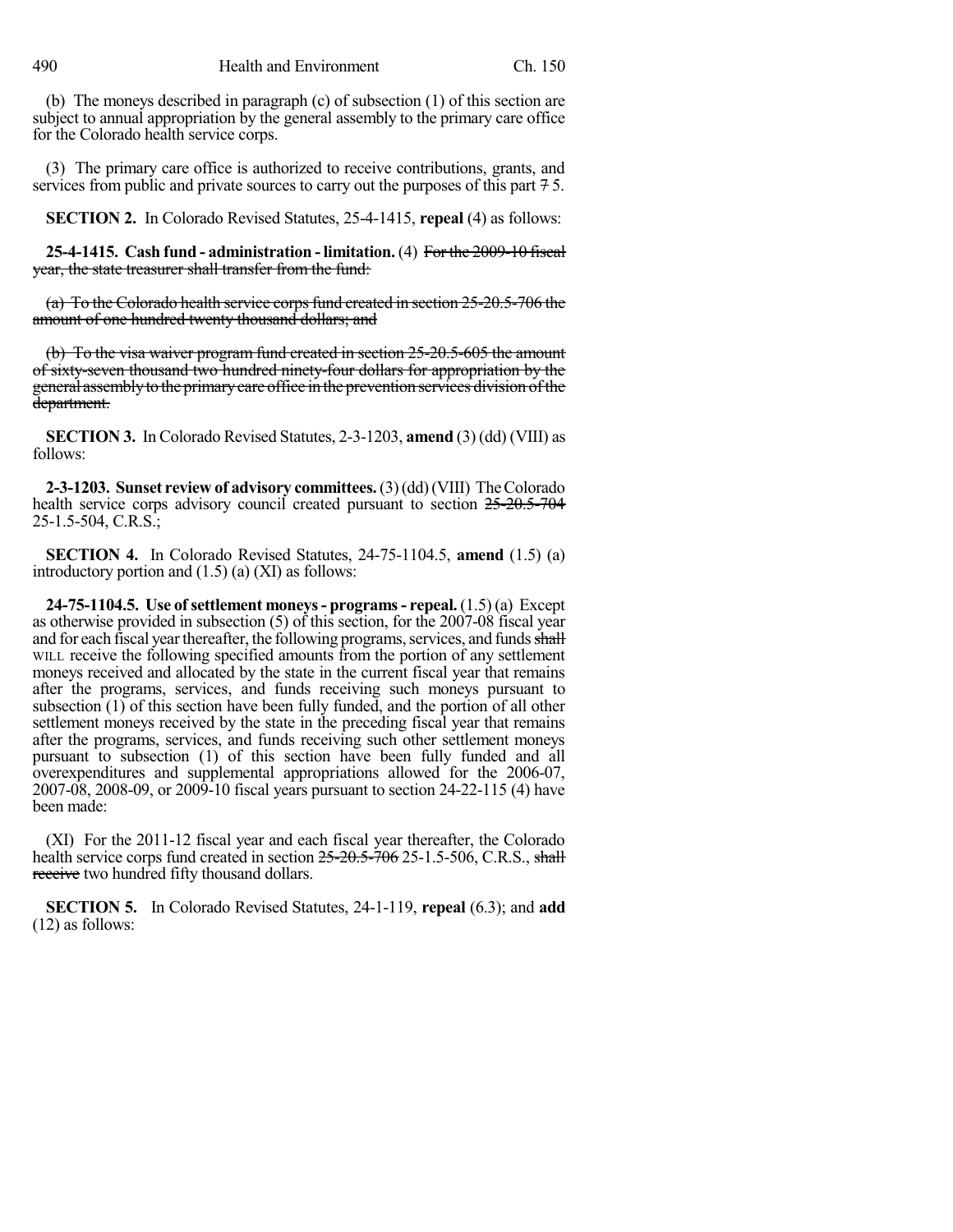**24-1-119.** Department of public health and environment - creation. (6.3) The prevention services division shall include the primary care office, created by part 6 of article 20.5 of title 25, C.R.S. The primary care office and its powers, duties, and functions are transferred by a **type 2** transferto the department of public health and environment and allocated to the prevention services division as a section thereof.

(12) THE PRIMARY CARE OFFICE, CREATED BY PART 4 OF ARTICLE 1.5 OF TITLE 25, C.R.S., SHALL EXERCISE ITS POWERS AND PERFORM ITS DUTIES AND FUNCTIONS AS IF IT WERE TRANSFERRED BY A **TYPE 2** TRANSFER TO THE DEPARTMENT OF PUBLIC HEALTH AND ENVIRONMENT.

**SECTION 6.** In Colorado Revised Statutes, 24-34-110.5, **amend** (1) and (3) (a) as follows:

**24-34-110.5. Health care work force data collection - notice of funding through gifts, grants, and donations - repeal.** (1) On or before July 1, 2013, the director of the division of registrations PROFESSIONS AND OCCUPATIONS shall implement a system to collect health care work force data from health care professionals who are eligible fortheColorado health service corps pursuant to part  $\overline{7}$  5 of article  $20.5$  1.5 of title 25, C.R.S., from practical and professional nurses licensed pursuant to article 38 of title 12, C.R.S., and from pharmacists who are licensed pursuant to article 22 of title 12, C.R.S., collectively referred to in this section as "health care professionals". Each health care professional shall submit the data as part of the initial licensure process and upon the renewal of his or her license. No executive department or board is responsible for verifying the data or disciplining a health care professional for noncompliance with this section.

(3) (a) The director of the primary care office created in section  $25{\text -}20.5{\text -}603$ 25-1.5-403,C.R.S.,shall designate an advisorygroup composed of a representative of the department of regulatory agencies as determined by the executive director, the director of the division of registrations PROFESSIONS AND OCCUPATIONS in the department of regulatory agencies, or his or her designee, representatives of the affected health care professions, and individuals with expertise in health care work force research, analysis, and planning to be convened by a nonprofit statewide membership organization that provides programs and services to enhance rural health care in Colorado. The members of the advisory group shall serve without compensation or reimbursement for actual or necessary expenses incurred in the performance of their duties. The advisory group shall recommend the structure of the data elements in subsection (2) of this section. The advisory group shall consider, but is not limited to using, the division of registration's PROFESSIONS AND OCCUPATIONS' existing data fields as a possible structure for the data elements recommended in this section. The director of the division of registrations PROFESSIONS AND OCCUPATIONS has final approval authority regarding the structure of the data elements.

**SECTION 7. Repeal of relocated provisions.** In Colorado Revised Statutes, **repeal** parts 6 and 7 of article 20.5 of title 25.

**SECTION 8. Act subject to petition - effective date.** This act takes effect at 12:01 a.m. on the day following the expiration of the ninety-day period after final adjournment of the general assembly  $(August 7, 2013, if adjourment sine die is on$